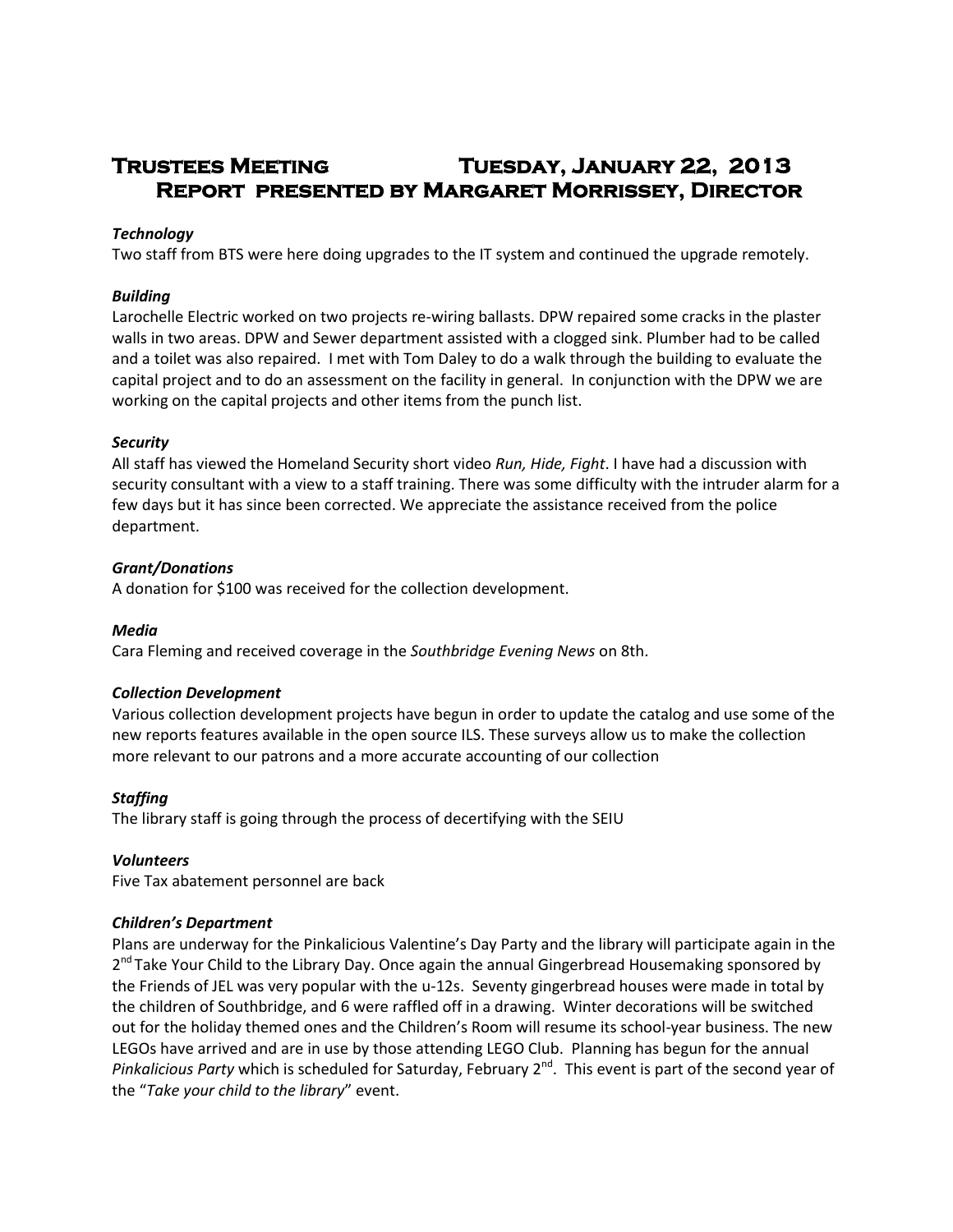# *Outreach*

### *Programs*

The reception for glass artist Cara Fleming on January 3 was well attended The year opens with the gorgeous blown glass exhibit from Cara Fleming and we invite everyone to come by the library and see the attractive pieces.

## *Training*

Four staff members attended the MIAA webinar "*This isn't Middle School! : Maintaining professionalism*  when in conflict with co-workers" on Thursday, Dec. 13<sup>th</sup>. Staff participates in free continuing education opportunities - Ashley attended a webinar on running reports in Evergreen. Kim ALA course

## **WRTA**

Met with John Carney, General Manager and the promotion team 1/18/2013. Promoted through JEL facebook page**.**

## *Meetings*

Margaret attended Literacy Volunteers board meeting, Kim attended Parent Support Network meeting.

## *Meeting Rooms*

The meeting rooms continue to be in demand by the community. The library has four meeting rooms of various sizes and two study rooms that can be reserved by the public. QCC-GED testing will be held two days next week.

#### *Closings*

The Library will be closed in honor of Martin Luther King Jr. 1/21/2013

#### *Industry Exhibit*

The Optical Heritage Museum display has been returned and Dexter Russell will be the next exhibitors for the glass display case in the lower hall. The OHM collection attracted many comments from visitors and we are hoping to continue to showcase local collections, in this manner. While waiting for the Dexter exhibit, we have put a small exhibit of the WRTA material to promote the new service.

# *Ethics Training*

Staff has begun the online ethics training. The training is much more interactive and includes video. The duration is averaging 1 hour.

# *FOJEL*

The vendor for the coffee service provided by the Friends no longer supports KCups and we are researching an alternative. I completed a professional survey for OCLC. . The Friends of the Library funded some storage bins to assist with the organization of the computer games and other materials that may have small parts.

#### *AARP Tax Assistance*